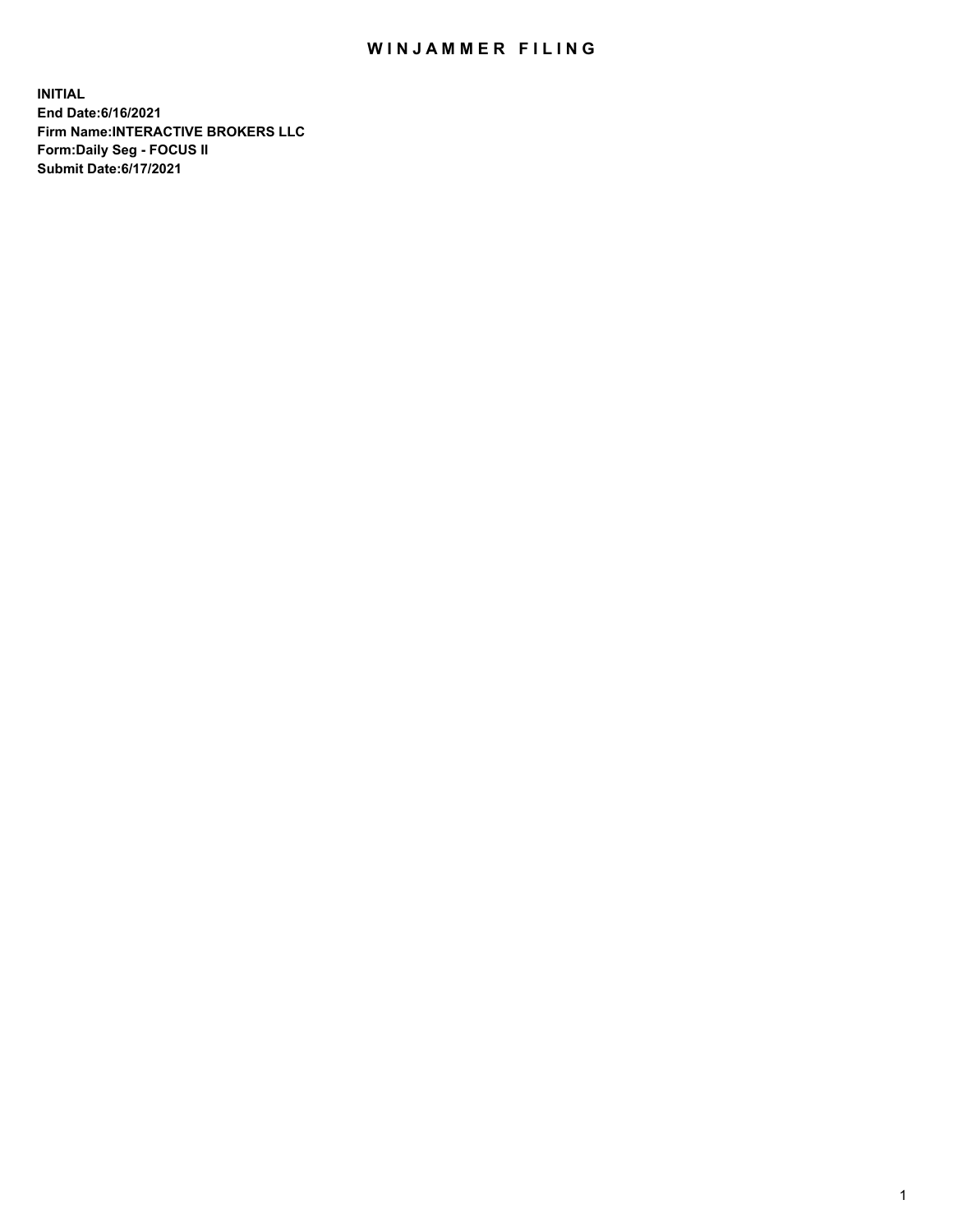**INITIAL End Date:6/16/2021 Firm Name:INTERACTIVE BROKERS LLC Form:Daily Seg - FOCUS II Submit Date:6/17/2021 Daily Segregation - Cover Page**

| Name of Company                                                                                                                                                                                                                                                                                                                | <b>INTERACTIVE BROKERS LLC</b>                                                                  |
|--------------------------------------------------------------------------------------------------------------------------------------------------------------------------------------------------------------------------------------------------------------------------------------------------------------------------------|-------------------------------------------------------------------------------------------------|
| <b>Contact Name</b>                                                                                                                                                                                                                                                                                                            | James Menicucci                                                                                 |
| <b>Contact Phone Number</b>                                                                                                                                                                                                                                                                                                    | 203-618-8085                                                                                    |
| <b>Contact Email Address</b>                                                                                                                                                                                                                                                                                                   | jmenicucci@interactivebrokers.c<br>om                                                           |
| FCM's Customer Segregated Funds Residual Interest Target (choose one):<br>a. Minimum dollar amount: ; or<br>b. Minimum percentage of customer segregated funds required:% ; or<br>c. Dollar amount range between: and; or<br>d. Percentage range of customer segregated funds required between:% and%.                         | $\overline{\mathbf{0}}$<br>$\overline{\mathbf{0}}$<br>155,000,000 245,000,000<br>0 <sub>0</sub> |
| FCM's Customer Secured Amount Funds Residual Interest Target (choose one):<br>a. Minimum dollar amount: ; or<br>b. Minimum percentage of customer secured funds required:% ; or<br>c. Dollar amount range between: and; or<br>d. Percentage range of customer secured funds required between:% and%.                           | $\overline{\mathbf{0}}$<br>0<br>80,000,000 120,000,000<br>0 <sub>0</sub>                        |
| FCM's Cleared Swaps Customer Collateral Residual Interest Target (choose one):<br>a. Minimum dollar amount: ; or<br>b. Minimum percentage of cleared swaps customer collateral required:% ; or<br>c. Dollar amount range between: and; or<br>d. Percentage range of cleared swaps customer collateral required between:% and%. | $\overline{\mathbf{0}}$<br><u>0</u><br>$\underline{0}$ $\underline{0}$<br>00                    |

Attach supporting documents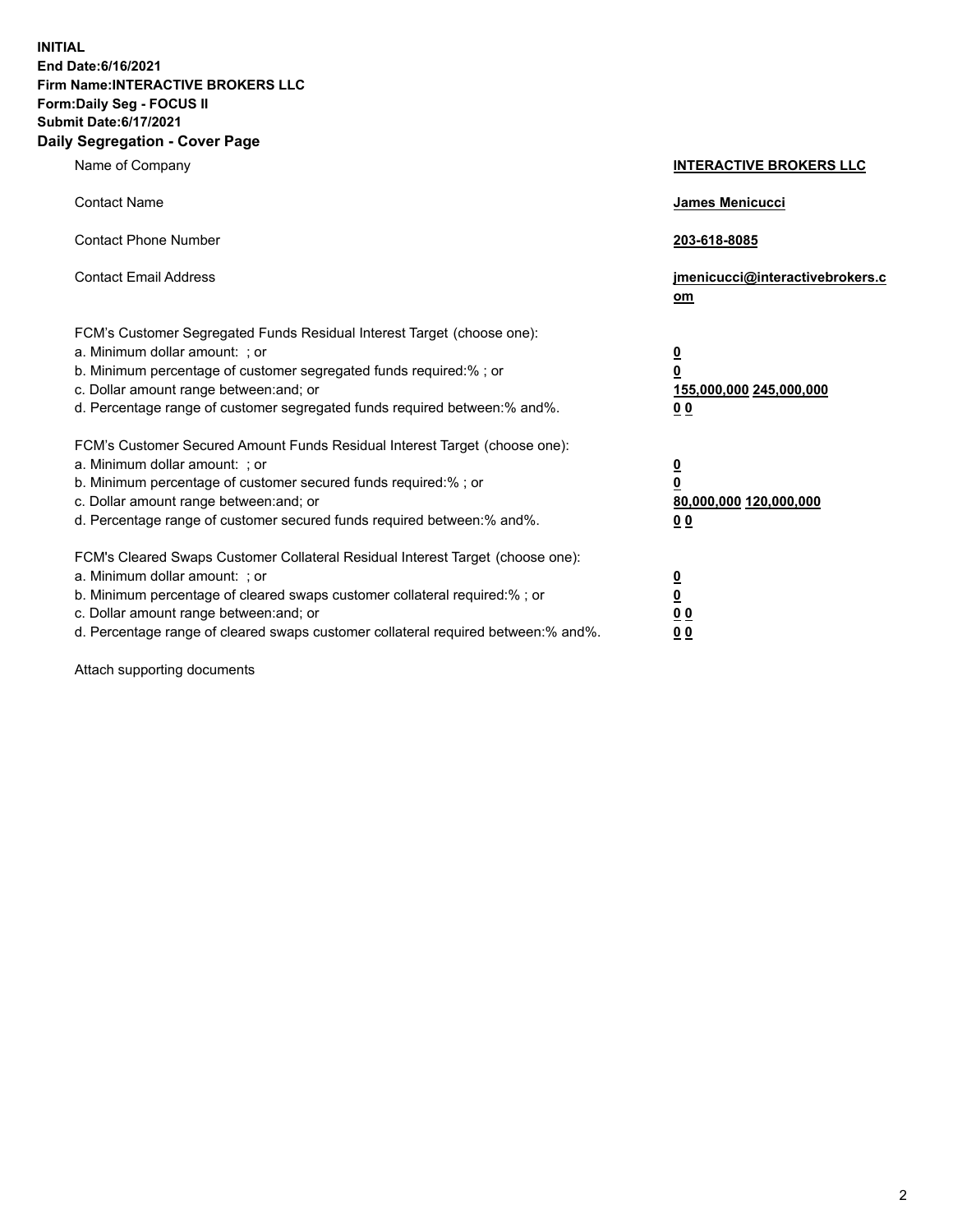**INITIAL End Date:6/16/2021 Firm Name:INTERACTIVE BROKERS LLC Form:Daily Seg - FOCUS II Submit Date:6/17/2021 Daily Segregation - Secured Amounts**

## Foreign Futures and Foreign Options Secured Amounts Amount required to be set aside pursuant to law, rule or regulation of a foreign government or a rule of a self-regulatory organization authorized thereunder **0** [7305] 1. Net ledger balance - Foreign Futures and Foreign Option Trading - All Customers A. Cash **518,230,788** [7315] B. Securities (at market) **0** [7317] 2. Net unrealized profit (loss) in open futures contracts traded on a foreign board of trade **286,015** [7325] 3. Exchange traded options a. Market value of open option contracts purchased on a foreign board of trade **112,688** [7335] b. Market value of open contracts granted (sold) on a foreign board of trade **-12,411** [7337] 4. Net equity (deficit) (add lines 1. 2. and 3.) **518,617,080** [7345] 5. Account liquidating to a deficit and account with a debit balances - gross amount **48,937** [7351] Less: amount offset by customer owned securities **0** [7352] **48,937** [7354] 6. Amount required to be set aside as the secured amount - Net Liquidating Equity Method (add lines 4 and 5) **518,666,017** [7355] 7. Greater of amount required to be set aside pursuant to foreign jurisdiction (above) or line 6. **518,666,017** [7360] FUNDS DEPOSITED IN SEPARATE REGULATION 30.7 ACCOUNTS 1. Cash in banks A. Banks located in the United States **58,791,264** [7500] B. Other banks qualified under Regulation 30.7 **0** [7520] **58,791,264** [7530] 2. Securities A. In safekeeping with banks located in the United States **299,989,500** [7540] B. In safekeeping with other banks qualified under Regulation 30.7 **0** [7560] **299,989,500** [7570] 3. Equities with registered futures commission merchants A. Cash **0** [7580] B. Securities **0** [7590] C. Unrealized gain (loss) on open futures contracts **0** [7600] D. Value of long option contracts **0** [7610] E. Value of short option contracts **0** [7615] **0** [7620] 4. Amounts held by clearing organizations of foreign boards of trade A. Cash **0** [7640] B. Securities **0** [7650] C. Amount due to (from) clearing organization - daily variation **0** [7660] D. Value of long option contracts **0** [7670] E. Value of short option contracts **0** [7675] **0** [7680] 5. Amounts held by members of foreign boards of trade A. Cash **293,305,932** [7700] B. Securities **0** [7710] C. Unrealized gain (loss) on open futures contracts **-9,253,693** [7720] D. Value of long option contracts **112,688** [7730] E. Value of short option contracts **-12,411** [7735] **284,152,516** [7740] 6. Amounts with other depositories designated by a foreign board of trade **0** [7760] 7. Segregated funds on hand **0** [7765] 8. Total funds in separate section 30.7 accounts **642,933,280** [7770] 9. Excess (deficiency) Set Aside for Secured Amount (subtract line 7 Secured Statement Page 1 from Line 8) **124,267,263** [7380] 10. Management Target Amount for Excess funds in separate section 30.7 accounts **80,000,000** [7780] 11. Excess (deficiency) funds in separate 30.7 accounts over (under) Management Target **44,267,263** [7785]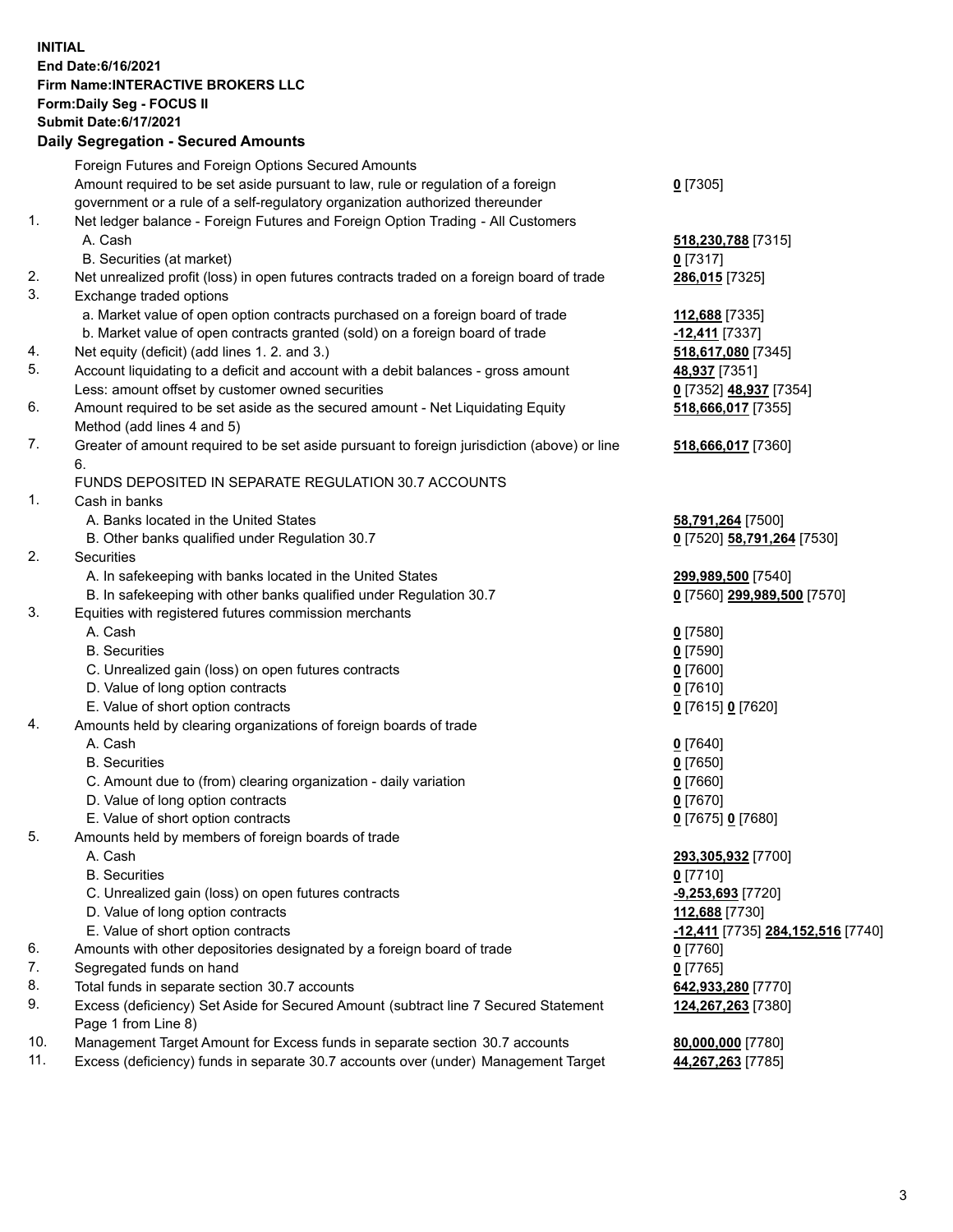**INITIAL End Date:6/16/2021 Firm Name:INTERACTIVE BROKERS LLC Form:Daily Seg - FOCUS II Submit Date:6/17/2021 Daily Segregation - Segregation Statement** SEGREGATION REQUIREMENTS(Section 4d(2) of the CEAct) 1. Net ledger balance A. Cash **6,765,706,830** [7010] B. Securities (at market) **0** [7020] 2. Net unrealized profit (loss) in open futures contracts traded on a contract market **170,400,614** [7030] 3. Exchange traded options A. Add market value of open option contracts purchased on a contract market **314,595,668** [7032] B. Deduct market value of open option contracts granted (sold) on a contract market **-235,500,221** [7033] 4. Net equity (deficit) (add lines 1, 2 and 3) **7,015,202,891** [7040] 5. Accounts liquidating to a deficit and accounts with debit balances - gross amount **1,277,290** [7045] Less: amount offset by customer securities **0** [7047] **1,277,290** [7050] 6. Amount required to be segregated (add lines 4 and 5) **7,016,480,181** [7060] FUNDS IN SEGREGATED ACCOUNTS 7. Deposited in segregated funds bank accounts A. Cash **1,538,939,200** [7070] B. Securities representing investments of customers' funds (at market) **3,239,926,100** [7080] C. Securities held for particular customers or option customers in lieu of cash (at market) **0** [7090] 8. Margins on deposit with derivatives clearing organizations of contract markets A. Cash **1,987,529,222** [7100] B. Securities representing investments of customers' funds (at market) **381,549,124** [7110] C. Securities held for particular customers or option customers in lieu of cash (at market) **0** [7120] 9. Net settlement from (to) derivatives clearing organizations of contract markets **-6,983,438** [7130] 10. Exchange traded options A. Value of open long option contracts **314,360,108** [7132] B. Value of open short option contracts **-235,392,353** [7133] 11. Net equities with other FCMs A. Net liquidating equity **0** [7140] B. Securities representing investments of customers' funds (at market) **0** [7160] C. Securities held for particular customers or option customers in lieu of cash (at market) **0** [7170] 12. Segregated funds on hand **0** [7150] 13. Total amount in segregation (add lines 7 through 12) **7,219,927,963** [7180] 14. Excess (deficiency) funds in segregation (subtract line 6 from line 13) **203,447,782** [7190] 15. Management Target Amount for Excess funds in segregation **155,000,000** [7194]

16. Excess (deficiency) funds in segregation over (under) Management Target Amount Excess

**48,447,782** [7198]